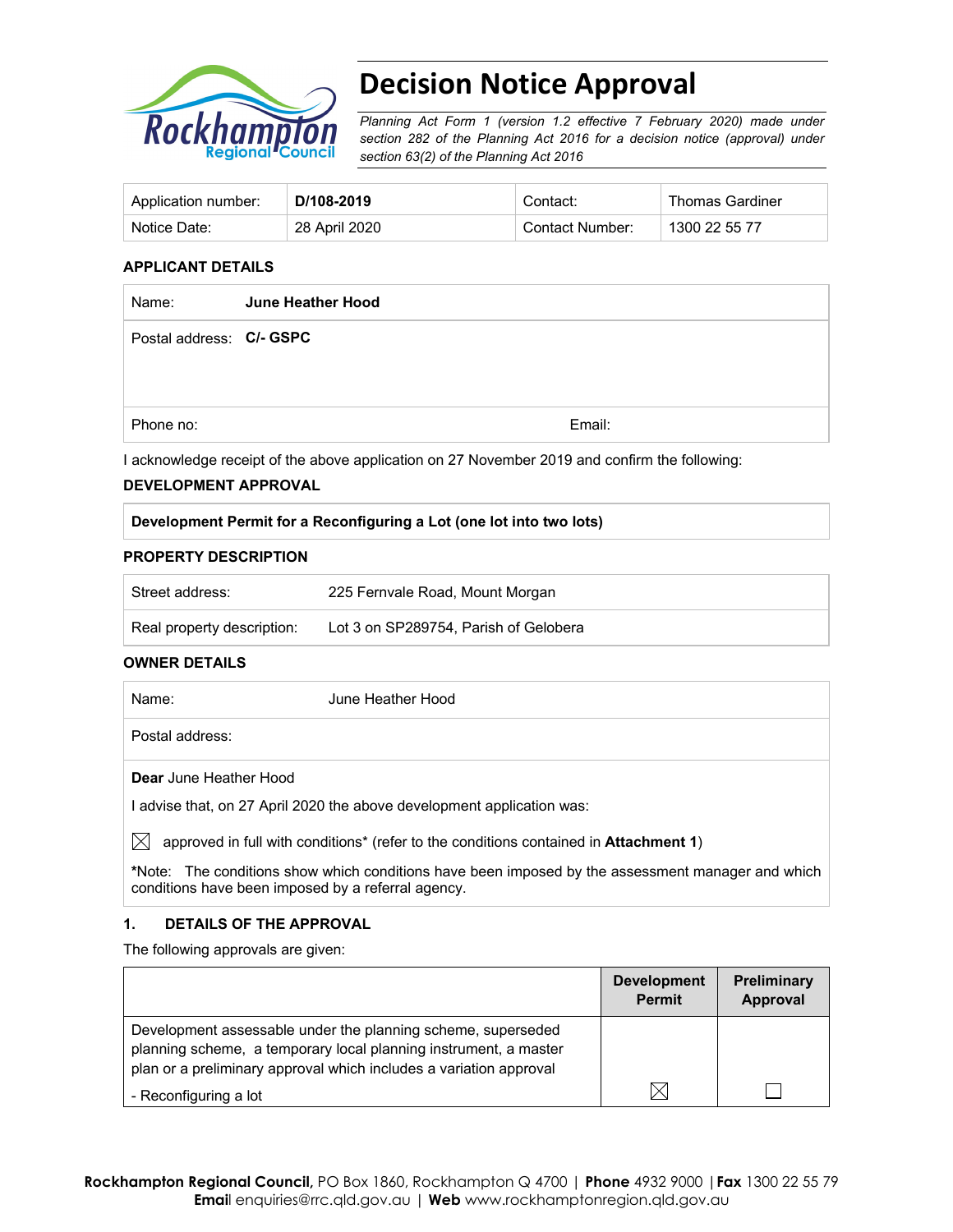## **2. CONDITIONS**

This approval is subject to the conditions in Attachment 1.

## **3. FURTHER DEVELOPMENT PERMITS REQUIRED Nil**

#### **4. REFERRAL AGENCIES NIL 2018**

#### **5. THE APPROVED PLANS**

**The approved development must be completed and maintained generally in accordance with the approved drawings and documents:** 

| <b>Drawing/report title</b>                                                          | <b>Prepared by</b>                                                   | <b>Date</b>      | <b>Reference</b><br>number | <b>Revision</b> |
|--------------------------------------------------------------------------------------|----------------------------------------------------------------------|------------------|----------------------------|-----------------|
| Plan of Proposed Lots 3 and<br>4 and Proposed Building<br>Envelope in Proposed Lot 4 | Gracemere<br>Surveying and<br>Planning<br><b>Consultants Pty Ltd</b> | 3 April 2020     | 191027-04                  | 1 of $2$        |
| Plan of Proposed Lots 3 and<br>4 and Proposed Building<br>Envelope in Proposed Lot 4 | Gracemere<br>Surveying and<br>Planning<br><b>Consultants Pty Ltd</b> | 3 April 2020     | 191027-04                  | $2$ of $2$      |
| <b>Bushfire Hazard Assessment</b><br>and Management Plan                             | Green Tape<br>Solutions                                              | 27 March<br>2020 |                            | A               |

## **6. CURRENCY PERIOD FOR THE APPROVAL (s.85 of the** *Planning Act***)**

The standard currency periods stated in section 85 of *Planning Act 2016* apply to each aspect of development in this approval, if not stated in the conditions of approval attached.

## **7. STATEMENT OF REASONS**

| Description of the<br>development | The proposed development is for Reconfiguring a Lot (one lot into two<br>lots)                                                                                                                                                                                                                                                                                     |  |
|-----------------------------------|--------------------------------------------------------------------------------------------------------------------------------------------------------------------------------------------------------------------------------------------------------------------------------------------------------------------------------------------------------------------|--|
| <b>Reasons for Decision</b>       | The proposed subdivision ensures that land with productive<br>a)<br>capacity is maintained for a range of existing and emerging rural<br>uses;                                                                                                                                                                                                                     |  |
|                                   | b)<br>The proposed subdivisions is compatible with the level of risk<br>associated with the bushfire hazard and minimises risk to personal<br>safety and property;                                                                                                                                                                                                 |  |
|                                   | The proposed use does not compromise the strategic framework<br>C)<br>in the Rockhampton Region Planning Scheme 2015;                                                                                                                                                                                                                                              |  |
|                                   | Assessment of the development against the relevant zone<br>d)<br>purpose, planning scheme codes and planning scheme policies<br>demonstrates that the proposed development will not cause<br>significant adverse impacts on the surrounding natural<br>environment, built environment and infrastructure, community<br>facilities, or local character and amenity; |  |
|                                   | The proposed development does not compromise the relevant<br>e)<br>State Planning Policy; and                                                                                                                                                                                                                                                                      |  |
|                                   | f)<br>On balance, the application should be approved because the<br>circumstances favour Council exercising its discretion to approve<br>the application even though the development does not comply<br>with an aspect of the assessment benchmarks.                                                                                                               |  |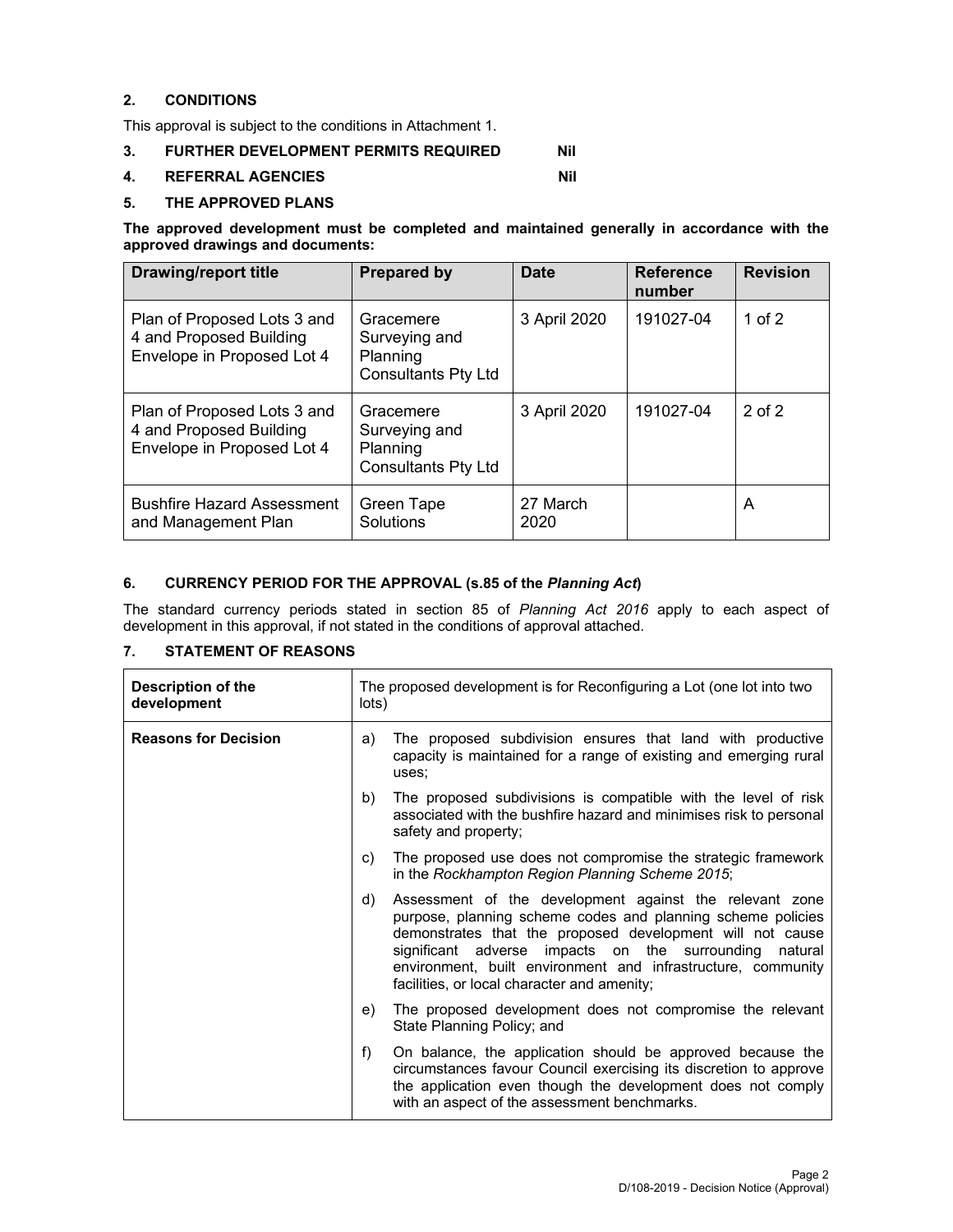| <b>Assessment Benchmarks</b>                    | The proposed development was assessed against the following<br>assessment benchmarks:                                                                     |                                                                                                                                                                                                                                                                                                                                                                                                                                                                                                                                                  |  |  |
|-------------------------------------------------|-----------------------------------------------------------------------------------------------------------------------------------------------------------|--------------------------------------------------------------------------------------------------------------------------------------------------------------------------------------------------------------------------------------------------------------------------------------------------------------------------------------------------------------------------------------------------------------------------------------------------------------------------------------------------------------------------------------------------|--|--|
|                                                 | Rural Zone Code;<br>$\bullet$                                                                                                                             |                                                                                                                                                                                                                                                                                                                                                                                                                                                                                                                                                  |  |  |
|                                                 | Access, Parking and Transport Code;<br>٠                                                                                                                  |                                                                                                                                                                                                                                                                                                                                                                                                                                                                                                                                                  |  |  |
|                                                 | Bushfire Hazard Overlay Code;<br>$\bullet$                                                                                                                |                                                                                                                                                                                                                                                                                                                                                                                                                                                                                                                                                  |  |  |
|                                                 | Filling and Excavation Code;<br>٠                                                                                                                         |                                                                                                                                                                                                                                                                                                                                                                                                                                                                                                                                                  |  |  |
|                                                 | Landscape Code;<br>$\bullet$                                                                                                                              |                                                                                                                                                                                                                                                                                                                                                                                                                                                                                                                                                  |  |  |
|                                                 | Reconfiguring a Lot Code;<br>$\bullet$                                                                                                                    |                                                                                                                                                                                                                                                                                                                                                                                                                                                                                                                                                  |  |  |
|                                                 | ٠                                                                                                                                                         | Stormwater Management Code; and                                                                                                                                                                                                                                                                                                                                                                                                                                                                                                                  |  |  |
|                                                 | Water and Sewer Code.                                                                                                                                     |                                                                                                                                                                                                                                                                                                                                                                                                                                                                                                                                                  |  |  |
| <b>Compliance with assessment</b><br>benchmarks | The development was assessed against all of the assessment<br>benchmarks listed above and complies with all of these with the<br>exceptions listed below. |                                                                                                                                                                                                                                                                                                                                                                                                                                                                                                                                                  |  |  |
|                                                 | Assessment<br><b>Benchmark</b>                                                                                                                            | Reasons for the approval despite non-<br>compliance with benchmark                                                                                                                                                                                                                                                                                                                                                                                                                                                                               |  |  |
|                                                 | <b>Bushfire Hazard Overlay</b><br>Code<br>(PO4)                                                                                                           | The proposed development has a<br>Bushfire Attack Level which exceeds<br>12.5.<br><b>Bushfire</b><br>However,<br>the<br>Management Plan states that a future<br>dwelling,<br>the<br>located<br>in<br>proposed<br><b>Building</b><br>Location<br>Envelope,<br>can<br>achieve a BAL of 12.5, if a 25 metre<br>separation clearance is provided. The<br>Bushfire Management Plan has been<br>conditioned as an approved document.<br>All recommendations, including clearing<br>distances to achieve the appropriate<br>BAL, must be complied with. |  |  |
|                                                 | <b>Bushfire Hazard Overlay</b><br>Code<br>(PO6)                                                                                                           | The proposed development is located in<br>an area which has a BAL which will<br>exceed 29. The Bushfire Management<br>stipulates that the<br>Plan<br>proposed<br>Building Location Envelope (BLE) can<br>achieve a BAL of less than 29. The size<br>of the BLE is approximately 3,258<br>square metres which provides sufficient<br>space for clearing<br>to ensure<br>that<br>development within<br><b>BLE</b><br>the<br>can<br>achieve a BAL of less than 29.                                                                                  |  |  |
| <b>Matters prescribed by</b>                    | The State Planning Policy - Part E;<br>(i)                                                                                                                |                                                                                                                                                                                                                                                                                                                                                                                                                                                                                                                                                  |  |  |
| regulation                                      | The Central Queensland Regional Plan;<br>(ii)                                                                                                             |                                                                                                                                                                                                                                                                                                                                                                                                                                                                                                                                                  |  |  |
|                                                 | The Rockhampton Region Planning Scheme 2015; and<br>(iii)                                                                                                 |                                                                                                                                                                                                                                                                                                                                                                                                                                                                                                                                                  |  |  |
|                                                 | The common material, being the material submitted with the<br>(iv)                                                                                        |                                                                                                                                                                                                                                                                                                                                                                                                                                                                                                                                                  |  |  |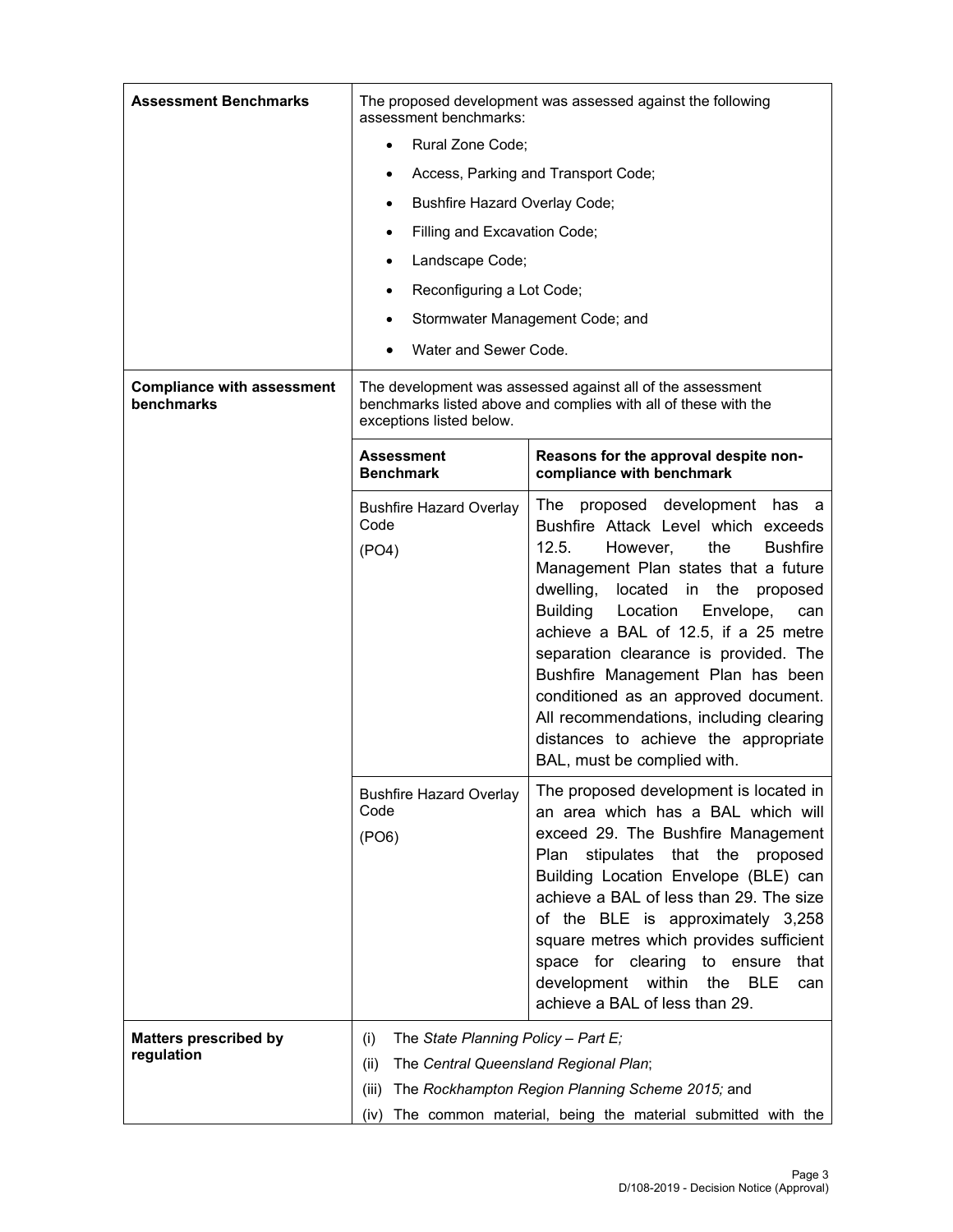|  | . .<br> |
|--|---------|
|--|---------|

## **8. APPEAL RIGHTS**

The rights of an applicant to appeal to a tribunal or the Planning and Environment Court against a decision about a development application are set out in chapter 6, part 1 of the *Planning Act 2016*. There may also be a right to make an application for a declaration by a tribunal (see chapter 6, part 2 of the *Planning Act 2016).*

## *Appeal by an applicant*

An applicant for a development application may appeal to the Planning and Environment Court against the following:

- the refusal of all or part of the development application
- a provision of the development approval
- the decision to give a preliminary approval when a development permit was applied for
- a deemed refusal of the development application.

An applicant may also have a right to appeal to the Development tribunal. For more information, see schedule 1 of the *Planning Act 2016*.

The timeframes for starting an appeal in the Planning and Environment Court are set out in section 229 of the *Planning Act 2016*.

**Attachment 2** is an extract from the *Planning Act 2016* that sets out the applicant's appeal rights and the appeal rights of a submitter.

## **9. WHEN THE DEVELOPMENT APPROVAL TAKES EFFECT**

This development approval takes effect:

From the time the decision notice is given – if there is no submitter and the applicant does not appeal the decision to the court.

Or

When the submitter's appeal period ends  $-$  if there is a submitter and the applicant does not appeal the decision to the court.

Or

Subject to the decision of the court, when the appeal is finally decided  $-$  if an appeal is made to the court.

### **10. ASSESSMENT MANAGER**

| Tarnya Fitzgibbon<br>Name:<br>Date: 28 April 2020<br>Signature:<br><b>COORDINATOR</b><br><b>DEVELOPMENT ASSESSMENT</b> |
|------------------------------------------------------------------------------------------------------------------------|
|------------------------------------------------------------------------------------------------------------------------|

### **Attachment 1 – Conditions of the approval**

*Part 1* **–** *Conditions imposed by the assessment manager [Note: where a condition is imposed about infrastructure under Chapter 4 of the Planning Act 2016, the relevant provision of the Act under which this condition was imposed must be specified.]*

### **Attachment 2—Extract on appeal rights**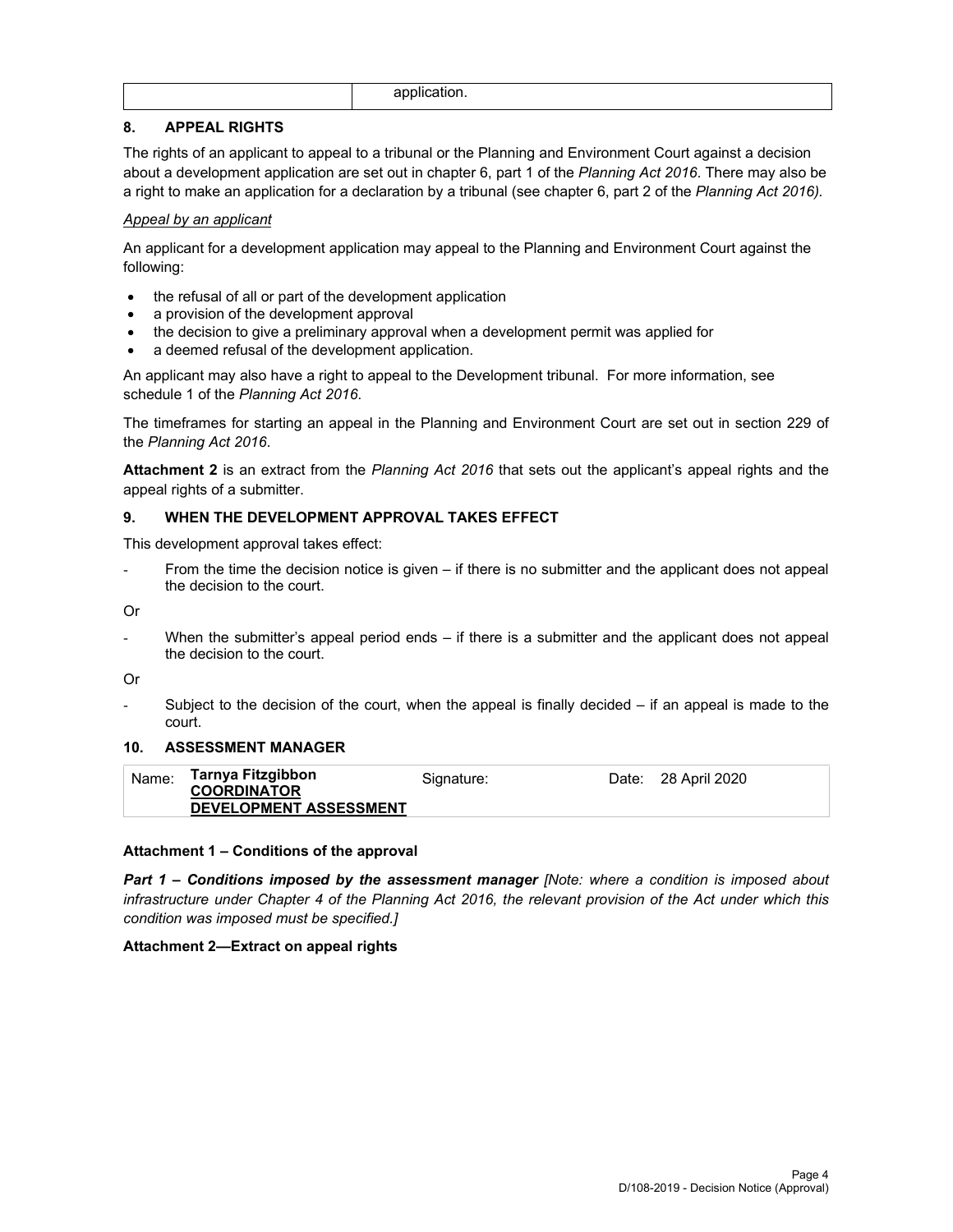

## **Attachment 1 – Part 1 Rockhampton Regional Council Conditions**

*Planning Act 2016* 

## 1.0 ADMINISTRATION

- 1.1 The Developer and their employee, agent, contractor or invitee is responsible for ensuring compliance with the conditions of this development approval.
- 1.2 Where these Conditions refer to "Council" in relation to requiring Council to approve or to be satisfied as to any matter, or conferring on the Council a function, power or discretion, that role may be fulfilled in whole or in part by a delegate appointed for that purpose by the Council.
- 1.3 All conditions, works, or requirements of this development approval must be undertaken, completed, and be accompanied by a Compliance Certificate for any operational works required by this development approval:
	- 1.3.1 to Council's satisfaction;
	- 1.3.2 at no cost to Council; and
	- 1.3.3 prior to the issue of the Survey Plan Approval Certificate,

unless otherwise stated.

- 1.4 Infrastructure requirements of this development approval must be contributed to the relevant authorities, where applicable, at no cost to Council, prior to the issue of the Survey Plan Approval Certificate, unless otherwise stated.
- 1.5 All works must be designed, constructed and maintained in accordance with the relevant Council policies, guidelines and standards, unless otherwise stated.

### 2.0 APPROVED PLANS AND DOCUMENTS

2.1 The approved development must be completed and maintained generally in accordance with the approved plans and documents, except where amended by any condition of this development approval:

| <b>Drawing/report title</b>                                                                    | <b>Prepared by</b>                                                   | <b>Date</b>      | <b>Reference</b><br>number | <b>Revision</b> |
|------------------------------------------------------------------------------------------------|----------------------------------------------------------------------|------------------|----------------------------|-----------------|
| Plan of Proposed Lots<br>3 and 4 and Proposed<br><b>Building Envelope in</b><br>Proposed Lot 4 | Gracemere<br>Surveying and<br>Planning<br><b>Consultants Pty Ltd</b> | 3 April 2020     | 191027-04                  | 1 of $2$        |
| Plan of Proposed Lots<br>3 and 4 and Proposed<br><b>Building Envelope in</b><br>Proposed Lot 4 | Gracemere<br>Surveying and<br>Planning<br><b>Consultants Pty Ltd</b> | 3 April 2020     | 191027-04                  | $2$ of $2$      |
| <b>Bushfire Hazard</b><br>Assessment and<br>Management Plan                                    | Green Tape<br>Solutions                                              | 27 March<br>2020 |                            | A               |

2.2 Where there is any conflict between the conditions of this development approval and the details shown on the approved plans and documents, the conditions of this development approval must prevail.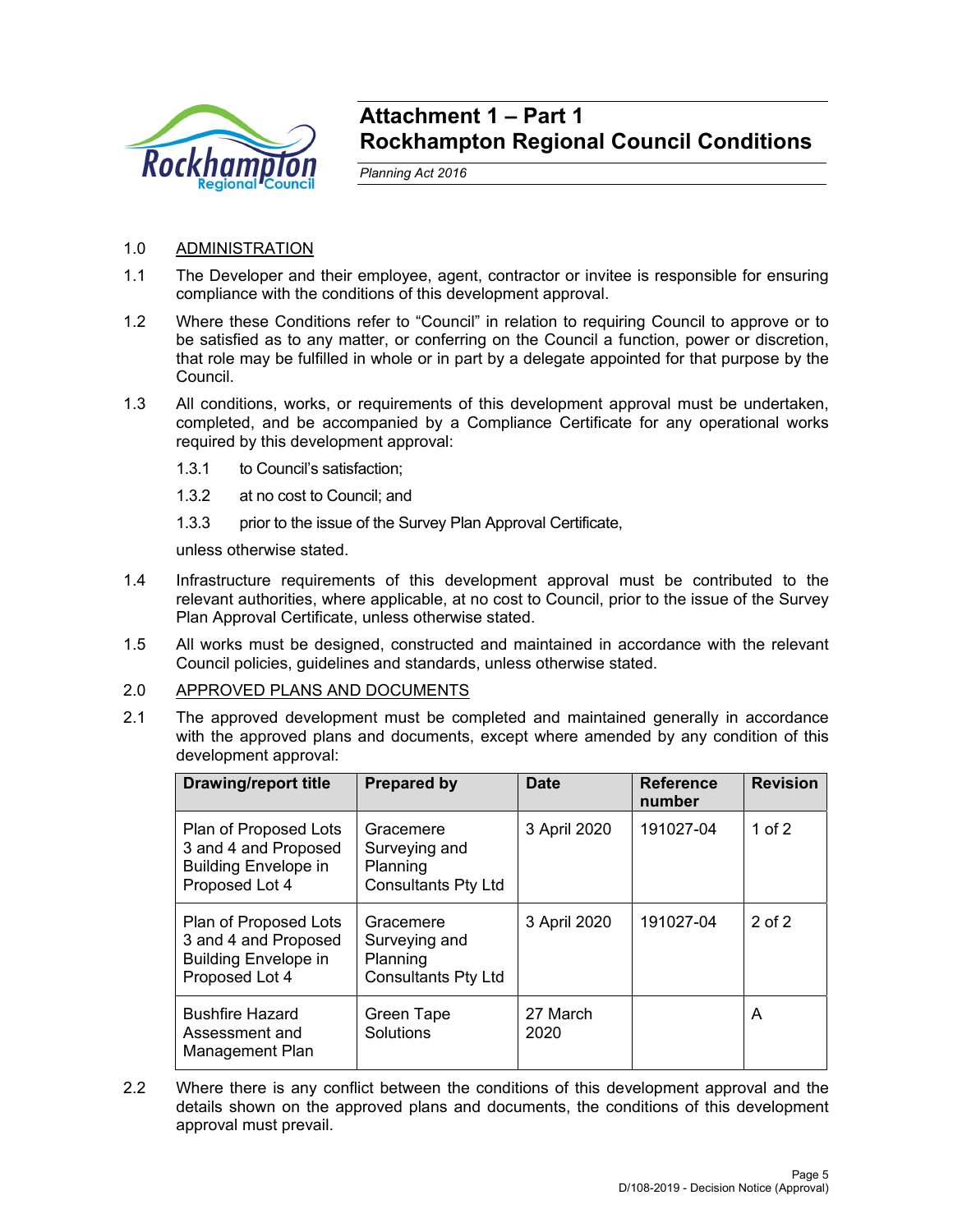3.0 Where conditions require the above plans or documents to be amended, the revised document(s) must be submitted for approval by Council prior to the issue of the Survey Plan Approval Certificate.

## 4.0 ACCESS WORKS

- 4.1 Any future access works must be designed and constructed in accordance with the approved plans (refer to condition 2.1), and the *Capricorn Municipal Development Guidelines*.
- 4.2 Access to the building envelope on proposed Lot 4 must be via a perimeter road or fire access trail which complies with the following requirements:
	- 4.2.1 a minimum of ten (10) metres wide with a formed width of four (4) metres;
	- 4.2.2 a minimum of six (6) metres clear of standing flammable vegetation;
	- 4.2.3 has a gradient of no greater than 12.5 per cent and a cross fall of no greater than ten (10) degrees;
	- 4.2.4 has the access point signed and direction of travel identified; and
	- 4.2.5 has suitable arrangements in place to ensure maintenance in perpetuity.

## 5.0 STORMWATER WORKS

5.1 All stormwater must drain to a demonstrated lawful point of discharge and must not adversely affect surrounding land or infrastructure in comparison to the pre-development conditions, including but not limited to blocking, altering or diverting existing stormwater runoff patterns or having the potential to cause damage to other infrastructure.

## 6.0 ASSET MANAGEMENT

6.1 Any alteration necessary to electricity, telephone, water mains, sewerage mains, and/or public utility installations resulting from the development or in connection with the development, must be undertaken and completed at no cost to Council.

## 7.0 ENVIRONMENTAL

- 7.1 The development must be undertaken in accordance with the recommendations in the approved Bushfire Management Plan (refer to condition 2.1).
- 7.2 Implement the approved Bushfire Management Plan at all times during construction and operational phases of the development.

## ADVISORY NOTES

NOTE 1. Property Note (Building Location Envelope)

Any proposed habitable or residential buildings must be located within the Building Location Envelope as shown on Plan of Proposed Lots 3 and 4 and Proposed Building Envelope in Proposed Lot 4, dated 3 April 2020.

## NOTE 2. Bushfire Considerations

It is advised that the construction of any future habitable buildings must be undertaken in accordance with the *Australian Standard AS3959 "Construction in Bushfire Prone Areas"*.

## NOTE 3. General Environmental Duty

General environmental duty under the *Environmental Protection Act* prohibits unlawful environmental nuisance caused by noise, aerosols, particles dust, ash, fumes, light, odour or smoke beyond the boundaries of the property during all stages of the development including earthworks, construction and operation.

## NOTE 4. Rural Addressing

Rural addressing must be provided to each lot in accordance with Council's Local Law for Roads.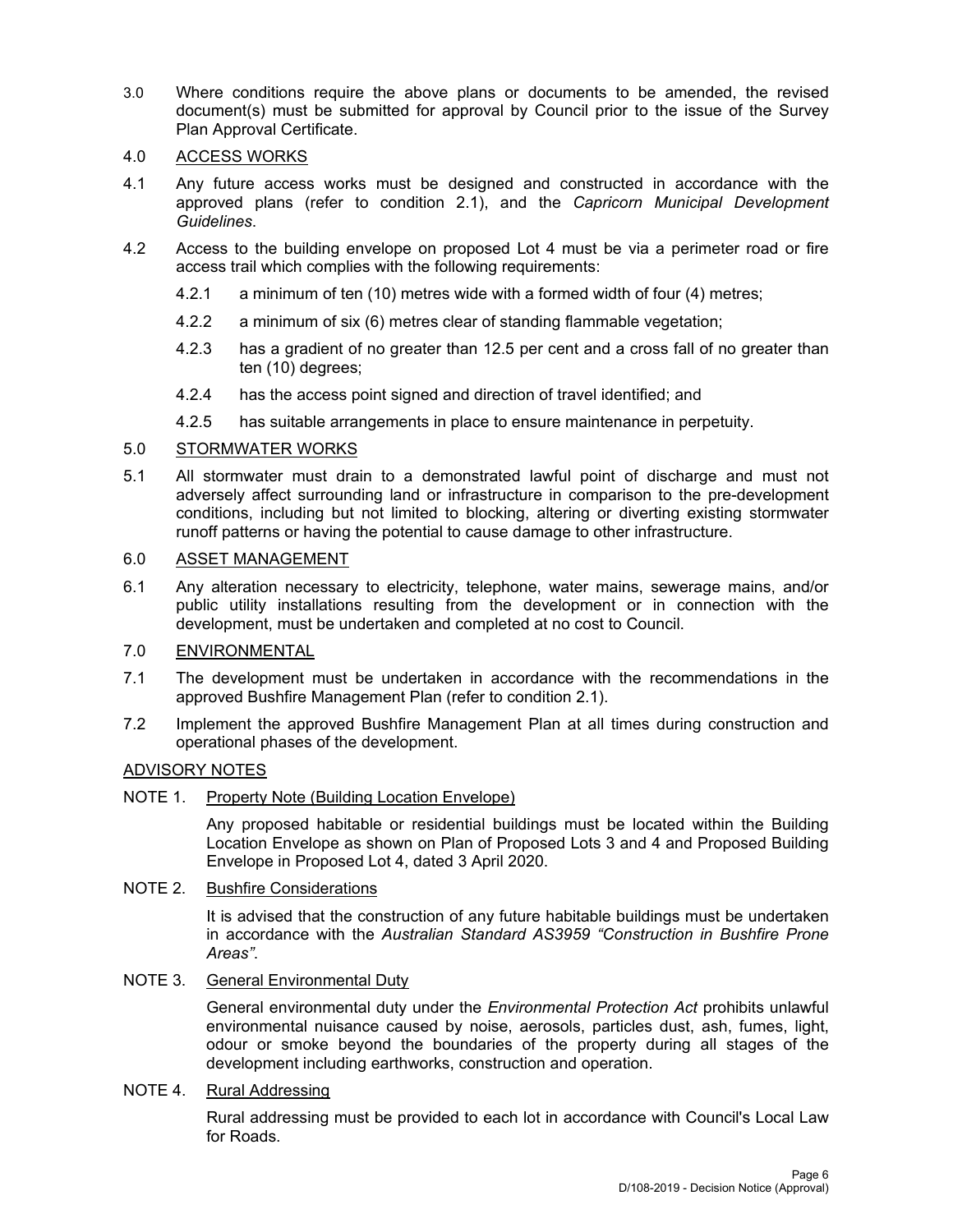## NOTE 5. Infrastructure Charges Notice

This application is subject to infrastructure contributions in accordance with Council policies. The contributions are presented on an Infrastructure Charges Notice which has been supplied with this decision notice.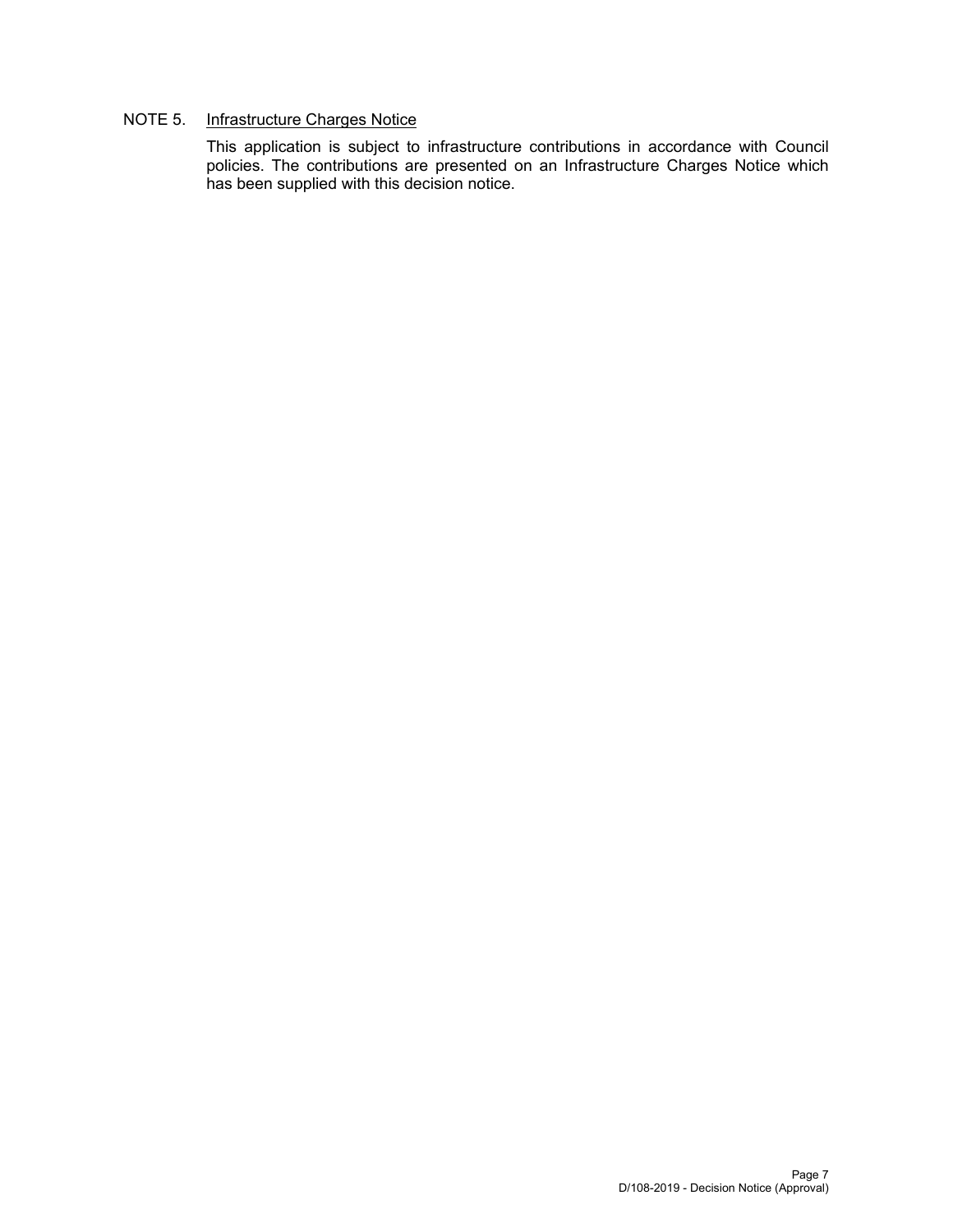

## **Attachment 2 - Appeal Rights**

*PLANNING ACT 2016*

The following is an extract from the *Planning Act 2016 (Chapter 6)*

## *Appeal rights*

#### *229 Appeals to tribunal or P&E Court*

- (1) Schedule 1 states—
	- (a) matters that may be appealed to— (i) either a tribunal or the P&E Court; or (ii) only a tribunal; or (iii) only the P&E Court; and
	- (b) the person—
		- (i) who may appeal a matter (the **appellant**); and
		- (ii) who is a respondent in an appeal of the matter; and (iii) who is a co-respondent in an appeal of the matter; and
		- (iv) who may elect to be a co-respondent in an appeal of the matter.
- (2) An appellant may start an appeal within the appeal period.
- (3) The **appeal period** is—
	- (a) for an appeal by a building advisory agency—10 business days after a decision notice for the decision is given to the agency or
	- (b) for an appeal against a deemed refusal—at any time after the deemed refusal happens; or
	- (c) for an appeal against a decision of the Minister, under chapter 7, part 4, to register premises or to renew the registration of premises—20 business days after a notice is published under section 269(3)(a) or (4); or
	- (d) for an appeal against an infrastructure charges notice— 20 business days after the infrastructure charges notice is given to the person; or
	- (e) for an appeal about a deemed approval of a development application for which a decision notice has not been given—30 business days after the applicant gives the deemed approval notice to the assessment manager; or
	- (f) for any other appeal—20 business days after a notice of the decision for the matter, including an enforcement notice, is given to the person.

#### Note—

See the P&E Court Act for the court's power to extend the appeal period.

- (4) Each respondent and co-respondent for an appeal may be heard in the appeal.
- (5) If an appeal is only about a referral agency's response, the assessment manager may apply to the tribunal or P&E Court to withdraw from the appeal.
- (6) To remove any doubt, it is declared that an appeal against an infrastructure charges notice must not be about— (a) the adopted charge itself; or
	- (b) for a decision about an offset or refund—
		- (i) the establishment cost of trunk infrastructure identified in a LGIP; or
		- (ii) the cost of infrastructure decided using the method
	- included in the local government's charges resolution.

#### **230 Notice of appeal**

- (1) An appellant starts an appeal by lodging, with the registrar of the tribunal or P&E Court, a notice of appeal that— (a) is in the approved form; and
	- (b) succinctly states the grounds of the appeal.
- (2) The notice of appeal must be accompanied by the required fee.
- (3) The appellant or, for an appeal to a tribunal, the registrar must, within the service period, give a copy of the notice of appeal to—
- (a) the respondent for the appeal; and
- (b) each co-respondent for the appeal; and
- (c) for an appeal about a development application under schedule 1, table 1, item 1—each principal submitter for the development application; and
- (d) for an appeal about a change application under schedule 1, table 1, item 2—each principal submitter for the change application; and
- (e) each person who may elect to become a co-respondent for the appeal, other than an eligible submitter who is not a principal submitter in an appeal under paragraph (c) or (d); and
- (f) for an appeal to the P&E Court—the chief executive; and
- (g) for an appeal to a tribunal under another Act—any other person who the registrar considers appropriate.
- (4) The **service period** is—
	- (a) if a submitter or advice agency started the appeal in the P&E Court-2 business days after the appeal is started; or
	- (b) otherwise—10 business days after the appeal is started.
- (5) A notice of appeal given to a person who may elect to be a co-respondent must state the effect of subsection
- (6) A person elects to be a co-respondent by filing a notice of election, in the approved form, within 10 business days
	- after the notice of appeal is given to the person*.*
- **231 Other appeals**
- (1) Subject to this chapter, schedule 1 and the P&E Court Act, unless the Supreme Court decides a decision or other matter under this Act is affected by jurisdictional error, the decision or matter is non-appealable.
- (2) The Judicial Review Act 1991, part 5 applies to the decision or matter to the extent it is affected by jurisdictional error.
- (3) A person who, but for subsection (1) could have made an application under the Judicial Review Act 1991 in relation to the decision or matter, may apply under part 4 of that Act for a statement of reasons in relation to the decision or matter.
- (4) In this section— **decision** includes—
	- (a) conduct engaged in for the purpose of making a decision; and
	- (b) other conduct that relates to the making of a decision; and
	- (c) the making of a decision or the failure to make a decision; and
	- (d) a purported decision; and
	- (e) a deemed refusal.

**non-appealable**, for a decision or matter, means the decision or matter—

- (a) is final and conclusive; and
- (b) may not be challenged, appealed against, reviewed, quashed, set aside or called into question in any other way under the Judicial Review Act 1991 or otherwise, whether by the Supreme Court, another court, a tribunal or another entity; and
- (c) is not subject to any declaratory, injunctive or other order of the Supreme Court, another court, a tribunal or another entity on any ground.

#### **232 Rules of the P&E Court**

- (1) A person who is appealing to the P&E Court must comply with the rules of the court that apply to the appeal.
- (2) However, the P&E Court may hear and decide an appeal even if the person has not complied with rules of the P&E Court.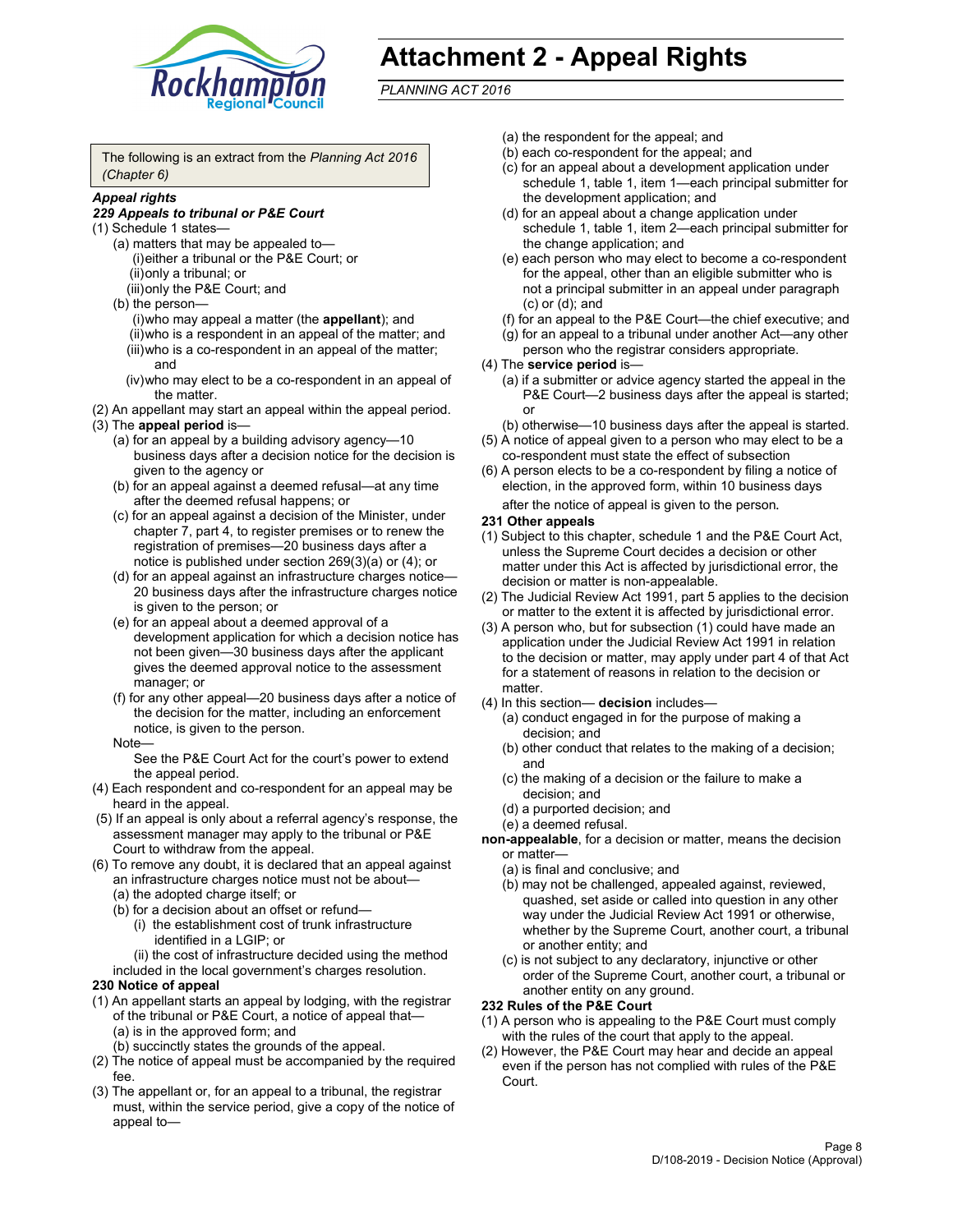

## **Appeal Rights**

*PLANNING ACT 2016*

## **Schedule 1**

## **Appeals section 229**

- **1 Appeal rights and parties to appeals**
- (1) Table 1 states the matters that may be appealed to—(a) the P&E court; or (b) a tribunal.
- (2) However, table 1 applies to a tribunal only if the matter involves—
	- (a) the refusal, or deemed refusal of a development application, for—
	- (i) a material change of use for a classified building; or
	- (ii) operational work associated with building work, a retaining wall, or a tennis court; or
	- (b) a provision of a development approval for—
	- (i) a material change of use for a classified building; or
- (ii) operational work associated with building work, a retaining wall, or a tennis court; or
	- (c) if a development permit was applied for—the decision to give a preliminary approval for—
		- (i) a material change of use for a classified building; or
	- (ii) operational work associated with building work, a retaining wall, or a tennis court; or
	- (d) a development condition if—
		- (i) the development approval is only for a material change of use that involves the use of a building classified under the Building Code as a class 2 building; and
		- (ii) the building is, or is proposed to be, not more than 3 storeys; and
		- (iii) the proposed development is for not more than 60 sole-occupancy units; or
	- (e) a decision for, or a deemed refusal of, an extension application for a development approval that is only for a material change of use of a classified building; or
	- (f) a decision for, or a deemed refusal of, a change application for a development approval that is only for a material change of use of a classified building; or
	- (g) a matter under this Act, to the extent the matter relates to—
		- (i) the Building Act, other than a matter under that Act that may or must be decided by the Queensland Building and Construction Commission; or
		- (ii) the Plumbing and Drainage Act, part 4 or 5; or
	- (h) a decision to give an enforcement notice in relation to a matter under paragraphs (a) to (g); or
	- (i) a decision to give an infrastructure charges notice; or
	- (j) the refusal, or deemed refusal, of a conversion application; or
	- (k) a matter that, under another Act, may be appealed to the tribunal; or
	- (l) a matter prescribed by regulation.
- (3) Also, table 1 does not apply to a tribunal if the matter
	- involves—
		- (a) for a matter in subsection  $(2)(a)$  to  $(d)$ 
			- (i) a development approval for which the development application required impact assessment; and
			- (ii) a development approval in relation to which the assessment manager received a properly made submission for the development application; or
	- (b) a provision of a development approval about the identification or inclusion, under a variation approval, of a matter for the development.
- (4) Table 2 states the matters that may be appealed only to the P&E Court.
- (5) Table 3 states the matters that may be appealed only to the tribunal.
- (6) In each table—
	- (a) column 1 states the appellant in the appeal; and
	- (b) column 2 states the respondent in the appeal; and
	- (c) column 3 states the co-respondent (if any) in the appeal; and
	- (d) column 4 states the co-respondents by election (if any) in the appeal.
- (7) If the chief executive receives a notice of appeal under section 230(3)(f), the chief executive may elect to be a corespondent in the appeal.

| Table 1<br>Appeals to the P&E Court and, for certain matters, to a tribunal                                                                                                                                                                                                                                                                    |                           |                                         |                                                       |  |
|------------------------------------------------------------------------------------------------------------------------------------------------------------------------------------------------------------------------------------------------------------------------------------------------------------------------------------------------|---------------------------|-----------------------------------------|-------------------------------------------------------|--|
| 1. Development applications<br>An appeal may be made against-<br>(a) the refusal of all or part of the development application; or<br>(b) the deemed refusal of the development application; or<br>(c) a provision of the development approval; or<br>(d) if a development permit was applied for—the decision to give a preliminary approval. |                           |                                         |                                                       |  |
| Column 1                                                                                                                                                                                                                                                                                                                                       | Column 2                  | Column 3                                | Column 4                                              |  |
| Appellant                                                                                                                                                                                                                                                                                                                                      | Respondent                | Co-respondent<br>$($ if any $)$         | Co-respondent by election<br>$(if$ anv)               |  |
| The applicant                                                                                                                                                                                                                                                                                                                                  | The assessment<br>manager | If the appeal is about<br>a concurrence | 1 A concurrence agency that is<br>not a co-respondent |  |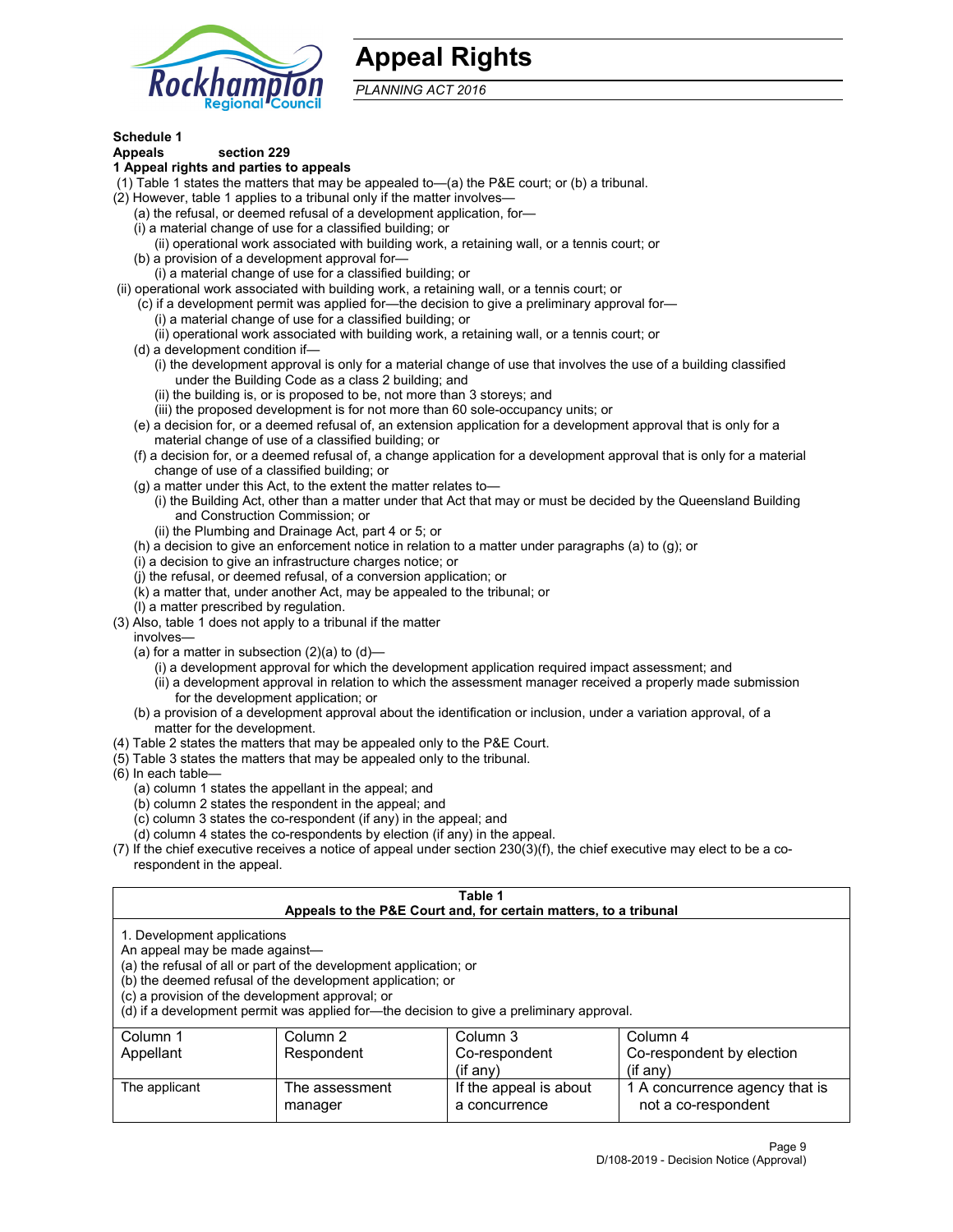| Table 1<br>Appeals to the P&E Court and, for certain matters, to a tribunal                                                                                                                             |                                   |                                                                 |                                                                                                                                                                                                                                                                                                                                                 |  |
|---------------------------------------------------------------------------------------------------------------------------------------------------------------------------------------------------------|-----------------------------------|-----------------------------------------------------------------|-------------------------------------------------------------------------------------------------------------------------------------------------------------------------------------------------------------------------------------------------------------------------------------------------------------------------------------------------|--|
| 2. Change applications<br>An appeal may be made against-                                                                                                                                                |                                   | agency's referral<br>response-the<br>concurrence agency         | 2 If a chosen Assessment<br>manager is the respondent-<br>the prescribed assessment<br>manager<br>3 Any eligible advice agency for<br>the application<br>4 Any eligible submitter for the<br>application<br>(a) a responsible entity's decision for a change application, other than a decision made by the P&E court; or                       |  |
| (b) a deemed refusal of a change application.<br>Column 1<br>Appellant                                                                                                                                  | Column <sub>2</sub><br>Respondent | Column 3<br>Co-respondent<br>(if any)                           | Column 4<br>Co-respondent by election<br>(if any)                                                                                                                                                                                                                                                                                               |  |
| 1 The applicant<br>2 If the responsible<br>entity is the<br>assessment<br>manager-an<br>affected entity that<br>gave a pre-request<br>notice or response<br>notice                                      | The responsible<br>entity         | If an affected entity<br>starts the appeal-the<br>applicant     | 1 A concurrence agency for the<br>development application<br>2 If a chosen assessment<br>manager is the respondent-<br>the prescribed assessment<br>manager<br>3 A private certifier for the<br>development application<br>4 Any eligible advice agency for<br>the change application<br>5 Any eligible submitter for the<br>change application |  |
| 3. Extension applications<br>An appeal may be made against-<br>(a) the assessment manager's decision about an extension application; or<br>(b) a deemed refusal of an extension application.            |                                   |                                                                 |                                                                                                                                                                                                                                                                                                                                                 |  |
| Column 1<br>Appellant                                                                                                                                                                                   | Column <sub>2</sub><br>Respondent | Column 3<br>Co-respondent<br>(if any)                           | Column 4<br>Co-respondent by election<br>(if any)                                                                                                                                                                                                                                                                                               |  |
| 1 The applicant<br>1<br>For a matter other<br>2<br>than a deemed<br>refusal of an<br>extension<br>application $-$ a<br>concurrence<br>agency, other than<br>the chief executive,<br>for the application | The assessment<br>manager         | If a concurrence<br>agency starts the<br>appeal - the applicant | If a chosen assessment<br>manager is the respondent - the<br>prescribed assessment manager                                                                                                                                                                                                                                                      |  |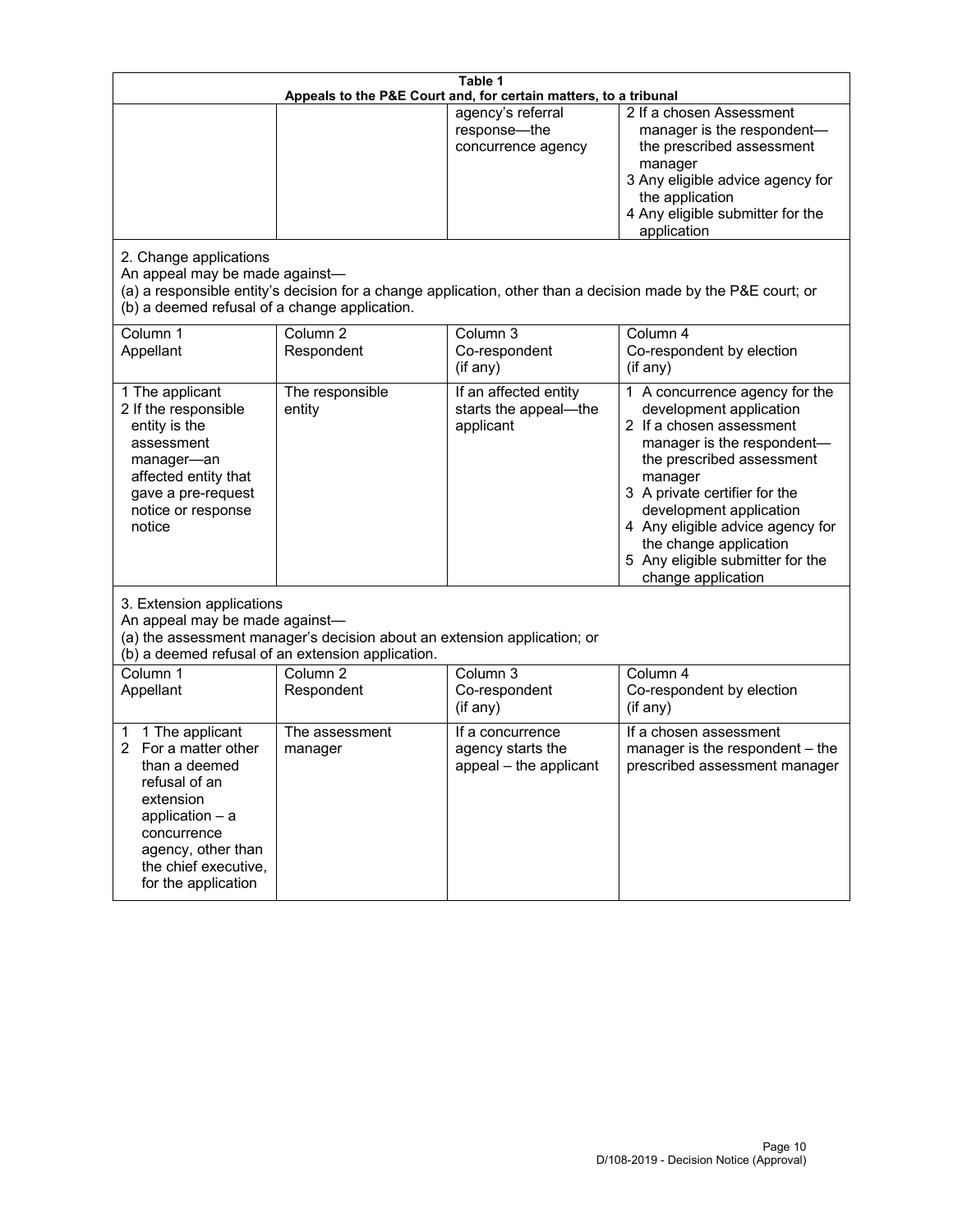#### **Table 1 Appeals to the P&E Court and, for certain matters, to a tribunal**

4. Infrastructure charges notices

An appeal may be made against an infrastructure charges notice on 1 or more of the following grounds

- a) The notice involved an error relating to
	- (i) The application of the relevant adopted charge; or

Examples of errors in applying an adopted charge –

- The incorrect application of gross floor area for a non-residential development
- Applying an incorrect 'use category', under a regulation, to the development
- (i) The working out of extra demands, for section 120; or
- (ii) An offset or refund; or
- b) The was no decision about an offset or refund; or
- c) If the infrastructure charges notice states a refund will be given the timing for giving the refund; or
- d) The amount of the charge is so unreasonable that no reasonable relevant local government could have imposed the amount.

| Column 1<br>Appellant                                    | Column 2<br>Respondent                                                    | Column 3<br>Co-respondent<br>(i f any) | Column 4<br>Co-respondent by election<br>(if any) |
|----------------------------------------------------------|---------------------------------------------------------------------------|----------------------------------------|---------------------------------------------------|
| The person given the<br>Infrastructure charges<br>notice | The local government<br>that gave the<br>infrastructure charges<br>notice |                                        |                                                   |

5. Conversion applications

An appeal may be made against—

(a) the refusal of a conversion application; or

(b) a deemed refusal of a conversion application.

| Column 1      | Column 2                | Column 3       | Column 4                  |
|---------------|-------------------------|----------------|---------------------------|
| Appellant     | Respondent              | Co-respondent  | Co-respondent by election |
|               |                         | $($ if any $)$ | (i f any)                 |
|               |                         |                |                           |
| The applicant | The local government    |                |                           |
|               | to which the conversion |                |                           |
|               | application was made    |                |                           |

6. Enforcement notices

An appeal may be made against the decision to give an enforcement notice.

| Column 1<br>Appellant                      | Column 2<br>Respondent       | Column 3<br>Co-respondent<br>(if any) | Column 4<br>Co-respondent by election<br>(i f any)                                                                                                                         |
|--------------------------------------------|------------------------------|---------------------------------------|----------------------------------------------------------------------------------------------------------------------------------------------------------------------------|
| The person given the<br>enforcement notice | The enforcement<br>authority |                                       | If the enforcement authority is<br>not the local government for<br>the premises in relation to which<br>the offence is alleged to have<br>happened-the local<br>government |

#### **Table 2 Appeals to the P&E Court only**

1. Appeals from tribunal

An appeal may be made against a decision of a tribunal, other than a decision under

section 252, on the ground of—

(a) an error or mistake in law on the part of the tribunal; or

(b) jurisdictional error.

| Column 1<br>Appellant                             | Column 2<br>Respondent                                    | Column 3<br>Co-respondent<br>$(if$ any) | Column 4<br>Co-respondent by election<br>$(if$ any) |
|---------------------------------------------------|-----------------------------------------------------------|-----------------------------------------|-----------------------------------------------------|
| A party to the<br>proceedings for the<br>decision | The other party to the<br>proceedings for the<br>decision | $\overline{\phantom{a}}$                |                                                     |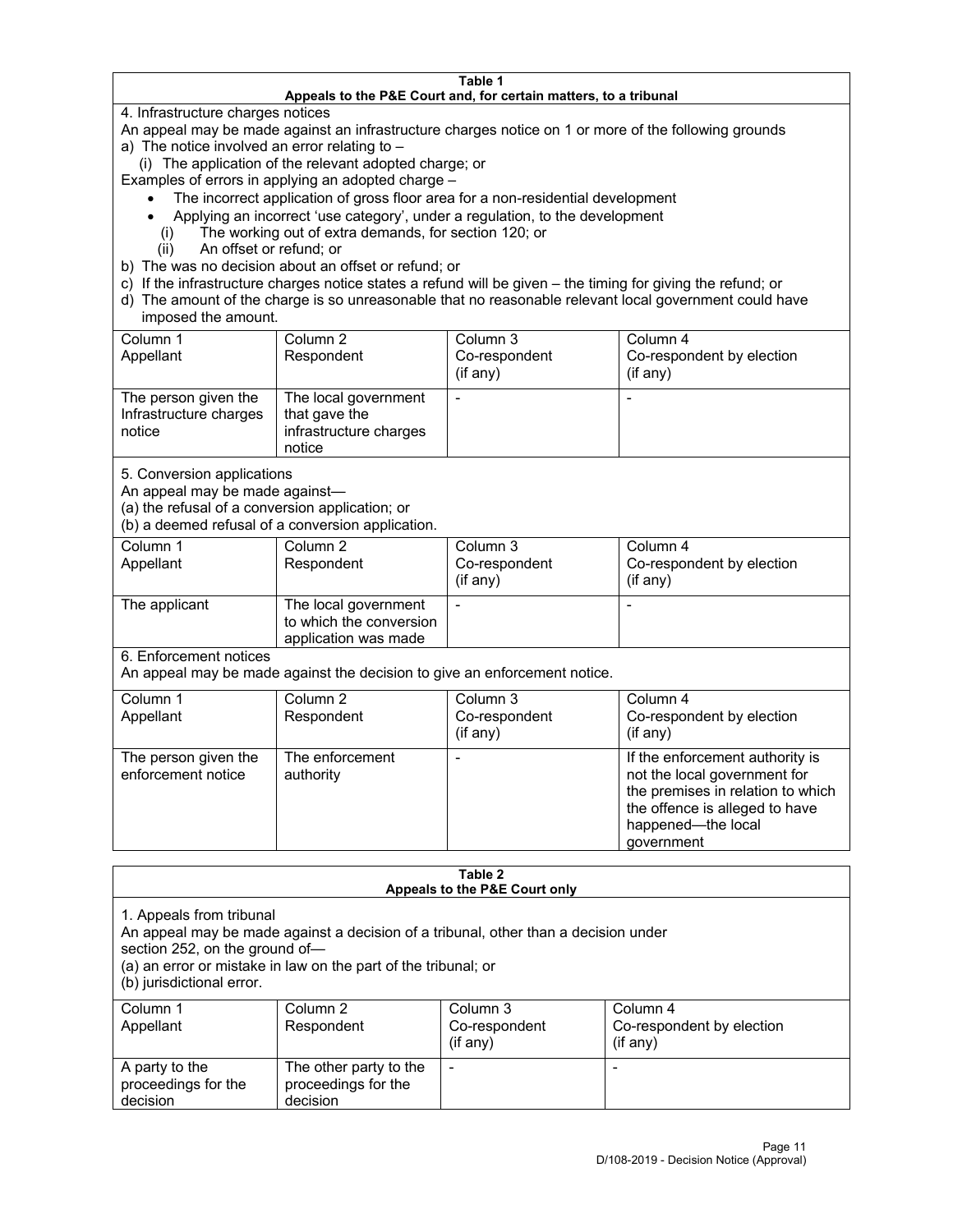#### **Table 2 Appeals to the P&E Court only**

2. Eligible submitter appeals

An appeal may be made against the decision to give a development approval, or an approval for a change application, to the extent that the decision relates to—

(a) any part of the development application for the development approval that required impact assessment; or (b) a variation request.

| Column 1<br>Appellant                                                                                                                                                                        | Column 2<br>Respondent                                                                                                     | Column 3<br>Co-respondent<br>(i f any)                                                                                  | Column 4<br>Co-respondent by election<br>(if any)    |
|----------------------------------------------------------------------------------------------------------------------------------------------------------------------------------------------|----------------------------------------------------------------------------------------------------------------------------|-------------------------------------------------------------------------------------------------------------------------|------------------------------------------------------|
| 1 For a development<br>application-an<br>eligible submitter for<br>the development<br>application<br>2 For a change<br>application-an<br>eligible submitter for<br>the change<br>application | 1 For a development<br>application-the<br>assessment<br>manager<br>2 For a change<br>application-the<br>responsible entity | 1 The applicant<br>2 If the appeal is<br>about a concurrence<br>agency's referral<br>response—the<br>concurrence agency | Another eligible<br>submitter for the<br>application |

3. Eligible submitter and eligible advice agency appeals

An appeal may be made against a provision of a development approval, or failure to

include a provision in the development approval, to the extent the matter relates to—

(a) any part of the development application or the change application, for the development approval, that required impact assessment; or

(b) a variation request.

| Column 1<br>Appellant                                                                                                                                                                                                                                                                         | Column <sub>2</sub><br>Respondent                                                                                          | Column 3<br>Co-respondent<br>(if any)                                                                                     | Column 4<br>Co-respondent by election<br>(if any) |
|-----------------------------------------------------------------------------------------------------------------------------------------------------------------------------------------------------------------------------------------------------------------------------------------------|----------------------------------------------------------------------------------------------------------------------------|---------------------------------------------------------------------------------------------------------------------------|---------------------------------------------------|
| 1 For a development<br>application-an<br>eligible submitter for<br>the development<br>application<br>2 For a change<br>application-an<br>eligible submitter for<br>the change<br>application<br>3 An eligible advice<br>agency for the<br>development<br>application or<br>change application | 1 For a development<br>application-the<br>assessment<br>manager<br>2 For a change<br>application-the<br>responsible entity | 1 The applicant<br>2 If the appeal is<br>about a concurrence<br>agency's referral<br>response---the<br>concurrence agency | Another eligible submitter for the<br>application |
| 4. Compensation claims<br>An appeal may be made against-<br>(a) a decision under section 32 about a compensation claim; or<br>(b) a decision under section 265 about a claim for compensation; or<br>(c) a deemed refusal of a claim under paragraph (a) or (b).                              |                                                                                                                            |                                                                                                                           |                                                   |
| Column <sub>1</sub><br>Appellant                                                                                                                                                                                                                                                              | Column <sub>2</sub><br>Respondent                                                                                          | Column 3<br>Co-respondent<br>(if any)                                                                                     | Column 4<br>Co-respondent by election<br>(if any) |
| A person dissatisfied<br>with the decision                                                                                                                                                                                                                                                    | The local<br>government to which<br>the claim was made                                                                     |                                                                                                                           |                                                   |
| 5. Registered premises                                                                                                                                                                                                                                                                        |                                                                                                                            |                                                                                                                           |                                                   |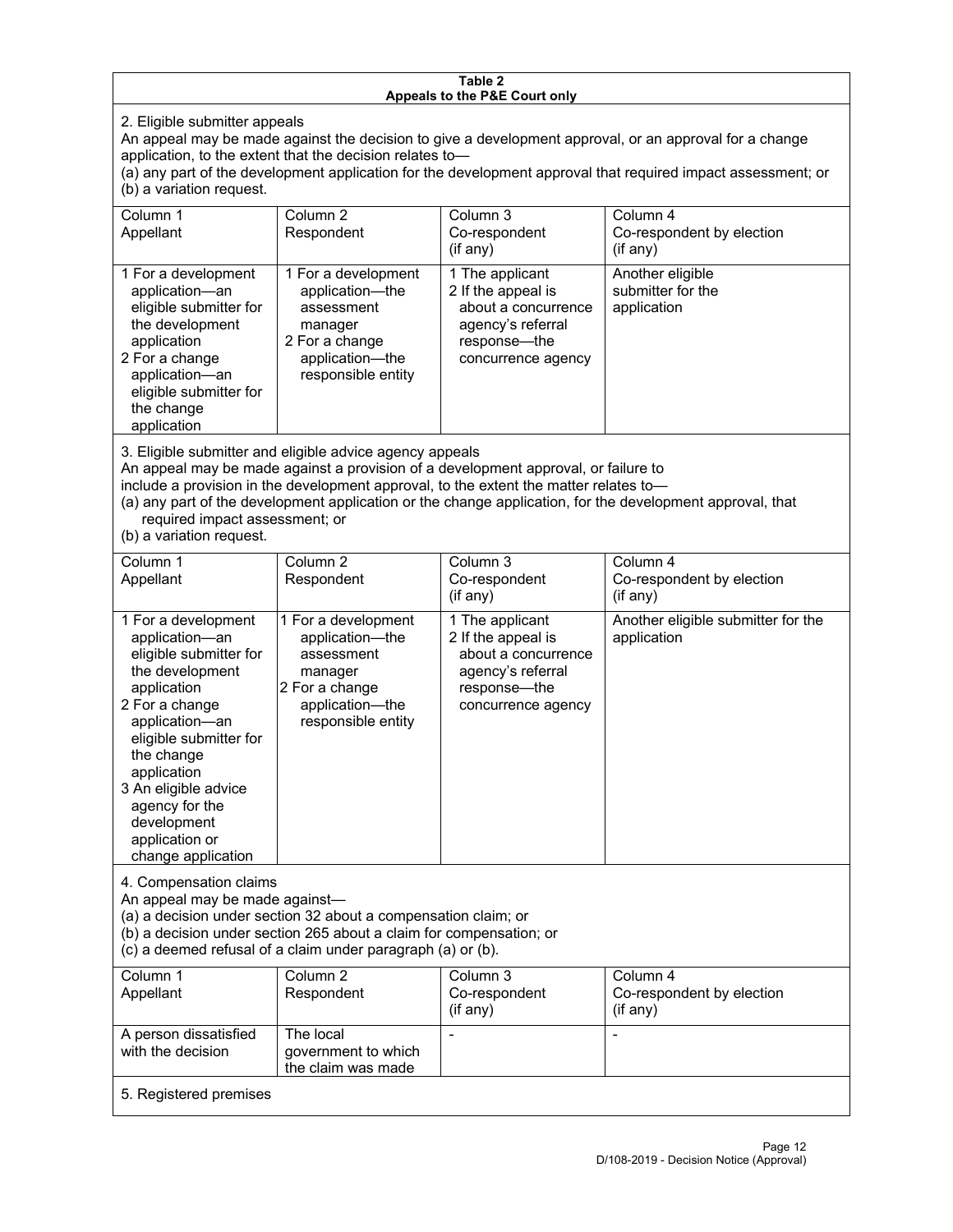| Table 2<br>Appeals to the P&E Court only                                                                                                                                                                                                                                                                             |                                   |                                                  |                                                                                                                                                                             |  |
|----------------------------------------------------------------------------------------------------------------------------------------------------------------------------------------------------------------------------------------------------------------------------------------------------------------------|-----------------------------------|--------------------------------------------------|-----------------------------------------------------------------------------------------------------------------------------------------------------------------------------|--|
| An appeal may be made against a decision of the Minister under chapter 7, part 4.                                                                                                                                                                                                                                    |                                   |                                                  |                                                                                                                                                                             |  |
|                                                                                                                                                                                                                                                                                                                      |                                   |                                                  |                                                                                                                                                                             |  |
| Column 1<br>Appellant                                                                                                                                                                                                                                                                                                | Column <sub>2</sub><br>Respondent | Column <sub>3</sub><br>Co-respondent<br>(if any) | Column 4<br>Co-respondent by election<br>$($ if any $)$                                                                                                                     |  |
| 1 A person given a<br>decision notice about<br>the decision<br>2 If the decision is to<br>register premises or<br>renew the<br>registration of<br>premises-an owner<br>or occupier of<br>premises in the<br>affected area for the<br>registered premises<br>who is dissatisfied<br>with the decision                 | The Minister                      |                                                  | If an owner or occupier starts the<br>appeal - the owner of the<br>registered premises                                                                                      |  |
| 6. Local laws<br>An appeal may be made against a decision of a local government, or conditions applied,<br>under a local law about-<br>(a) the use of premises, other than a use that is the natural and ordinary consequence of prohibited<br>development; or<br>(b) the erection of a building or other structure. |                                   |                                                  |                                                                                                                                                                             |  |
| Column 1<br>Appellant                                                                                                                                                                                                                                                                                                | Column <sub>2</sub><br>Respondent | Column 3<br>Co-respondent<br>(if any)            | Column 4<br>Co-respondent by election<br>(if any)                                                                                                                           |  |
| A person who-<br>(a) applied for the<br>decision; and<br>(b) is dissatisfied with<br>the decision or<br>conditions.                                                                                                                                                                                                  | The local government              | $\blacksquare$                                   | $\blacksquare$                                                                                                                                                              |  |
|                                                                                                                                                                                                                                                                                                                      |                                   | Table 3                                          |                                                                                                                                                                             |  |
| Appeals to the tribunal only<br>1. Building advisory agency appeals<br>An appeal may be made against giving a development approval for building work to the extent the building<br>work required code assessment against the building assessment provisions.                                                         |                                   |                                                  |                                                                                                                                                                             |  |
| Column 1<br>Appellant                                                                                                                                                                                                                                                                                                | Column <sub>2</sub><br>Respondent | Column <sub>3</sub><br>Co-respondent<br>(if any) | Column 4<br>Co-respondent by election<br>(if any)                                                                                                                           |  |
| A building advisory<br>agency for the<br>development application<br>related to the approval                                                                                                                                                                                                                          | The assessment<br>manager         | The applicant                                    | 1 A concurrence agency for the<br>development application<br>related to the approval<br>2 A private certifier for the<br>development application<br>related to the approval |  |
| 3. Certain decisions under the Building Act and the Plumbing and Drainage Act<br>An appeal may be made against a decision under-<br>(a) the Building Act, other than a decision made by the Queensland Building and Construction Commission; or<br>(b) the Plumbing and Drainage Act, part 4 or 5.                   |                                   |                                                  |                                                                                                                                                                             |  |
| Column 1<br>Appellant                                                                                                                                                                                                                                                                                                | Column <sub>2</sub><br>Respondent | Column 3<br>Co-respondent<br>(if any)            | Column 4<br>Co-respondent by election<br>(if any)                                                                                                                           |  |